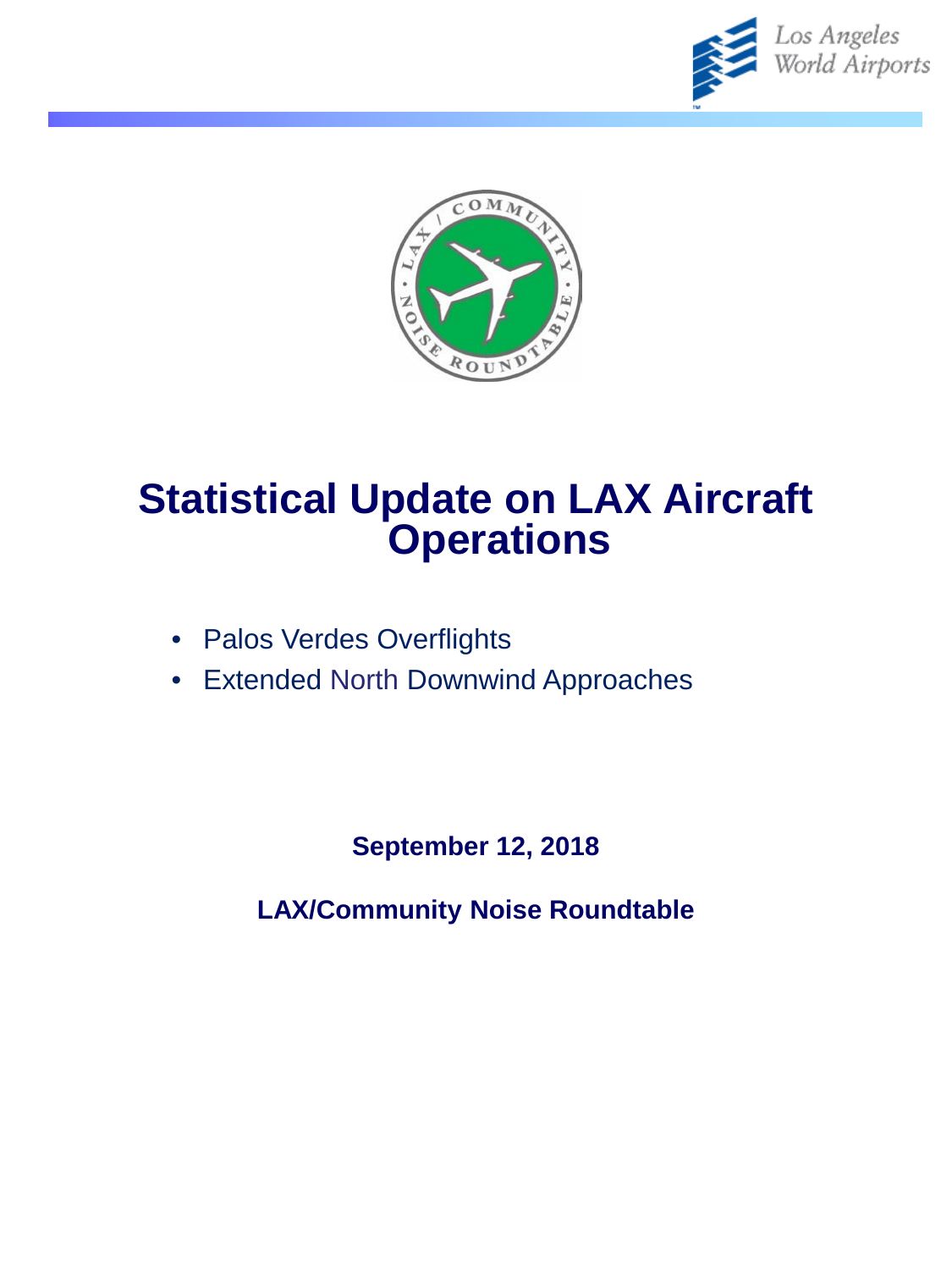## Palos Verdes Peninsula – Turboprop Overflights

The graphs below show the number of southbound turboprop aircraft that depart from LAX and fly over the Palos Verdes Peninsula, following an established FAA departure route.

**Note:** Note: Prior to SkyWest's fleet mix change (turboprop to jet aircraft) in early 2015, the number of southbound turboprop departures were about 800 per month, with around 300 aircraft flying over the PV Peninsula.









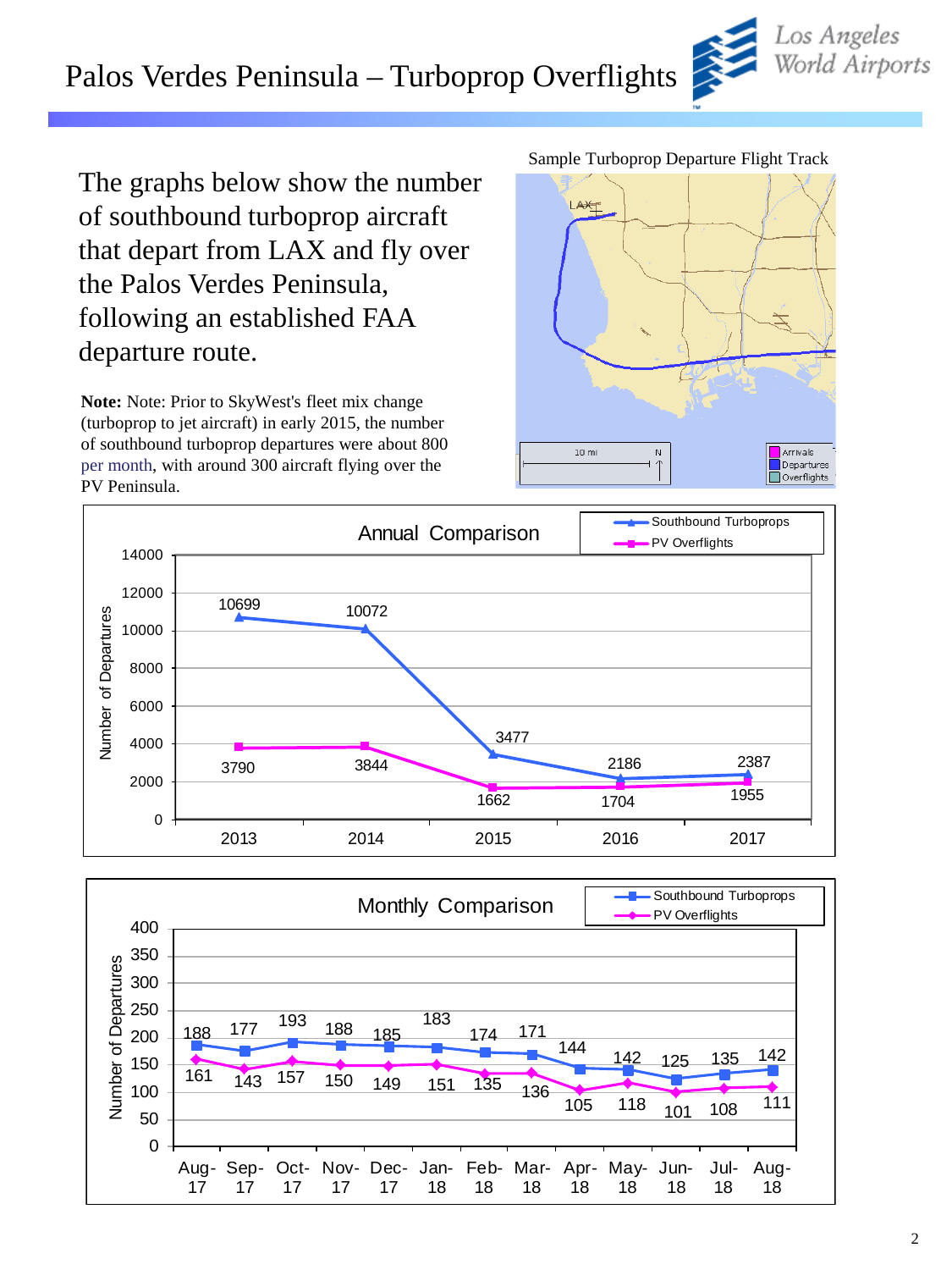



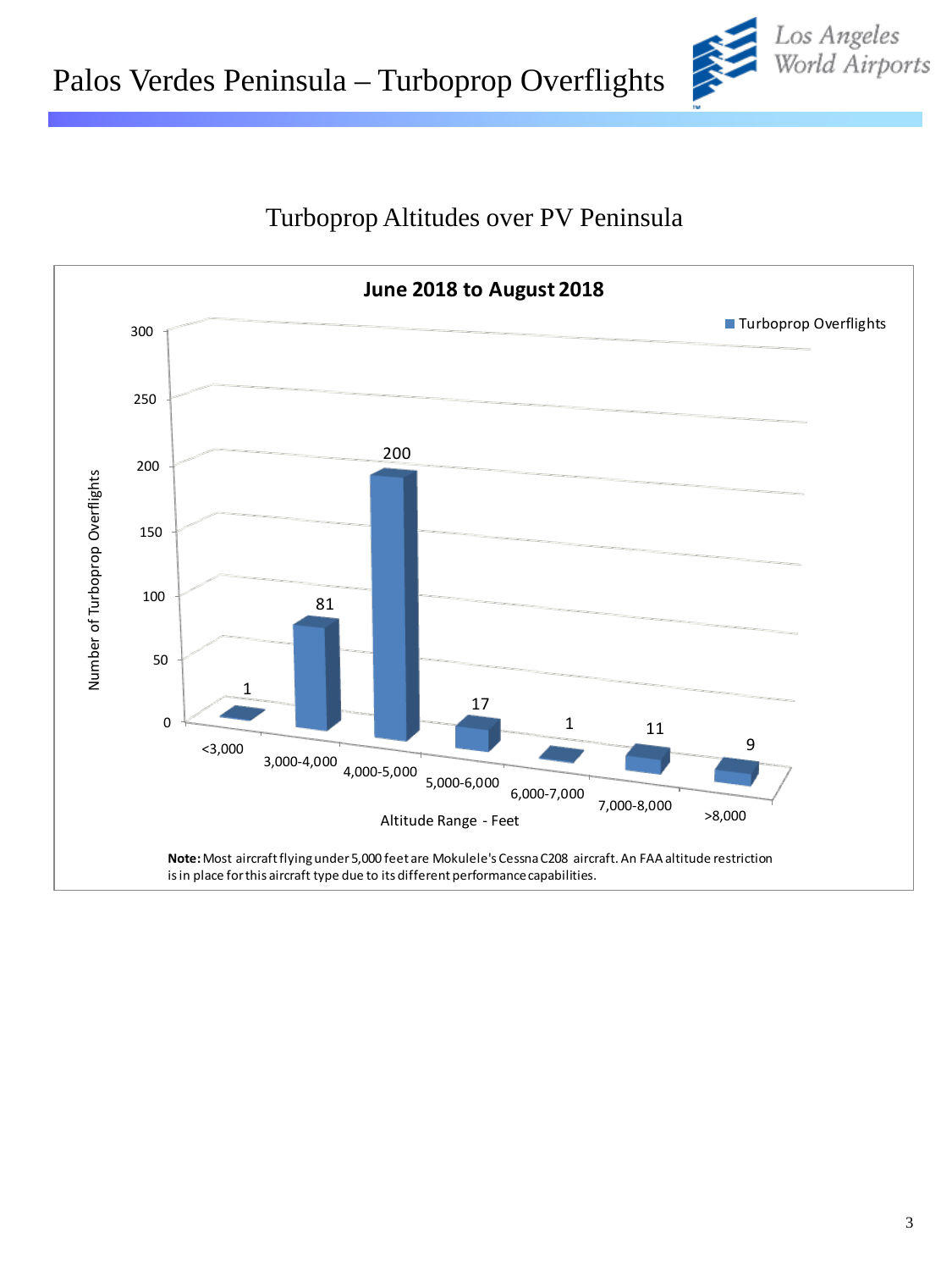

The graphs below show the total number of jets turning south upon departure from LAX and the number of those departures that fly over the Palos Verdes Peninsula.





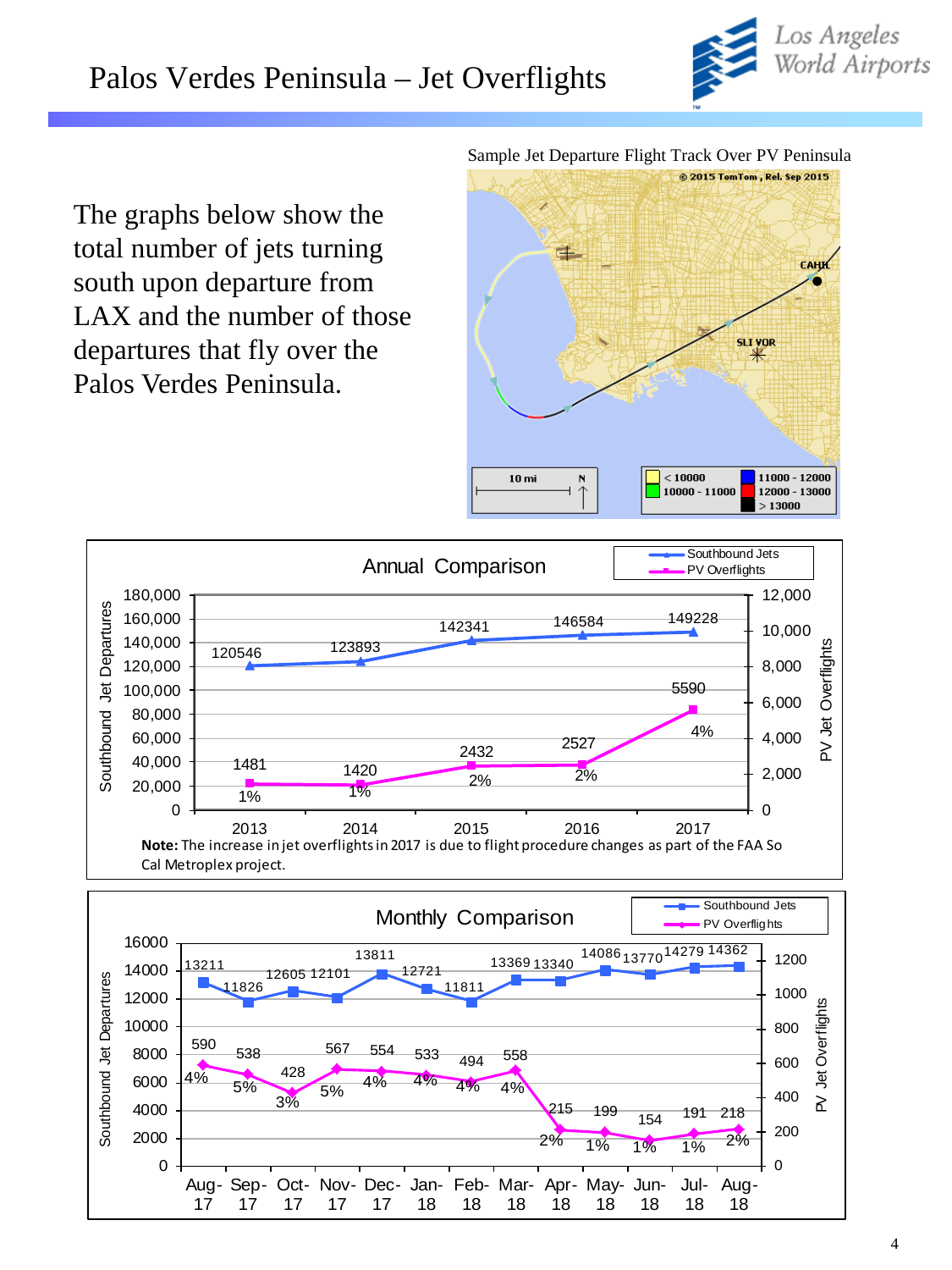



## Jet Altitudes over PV Peninsula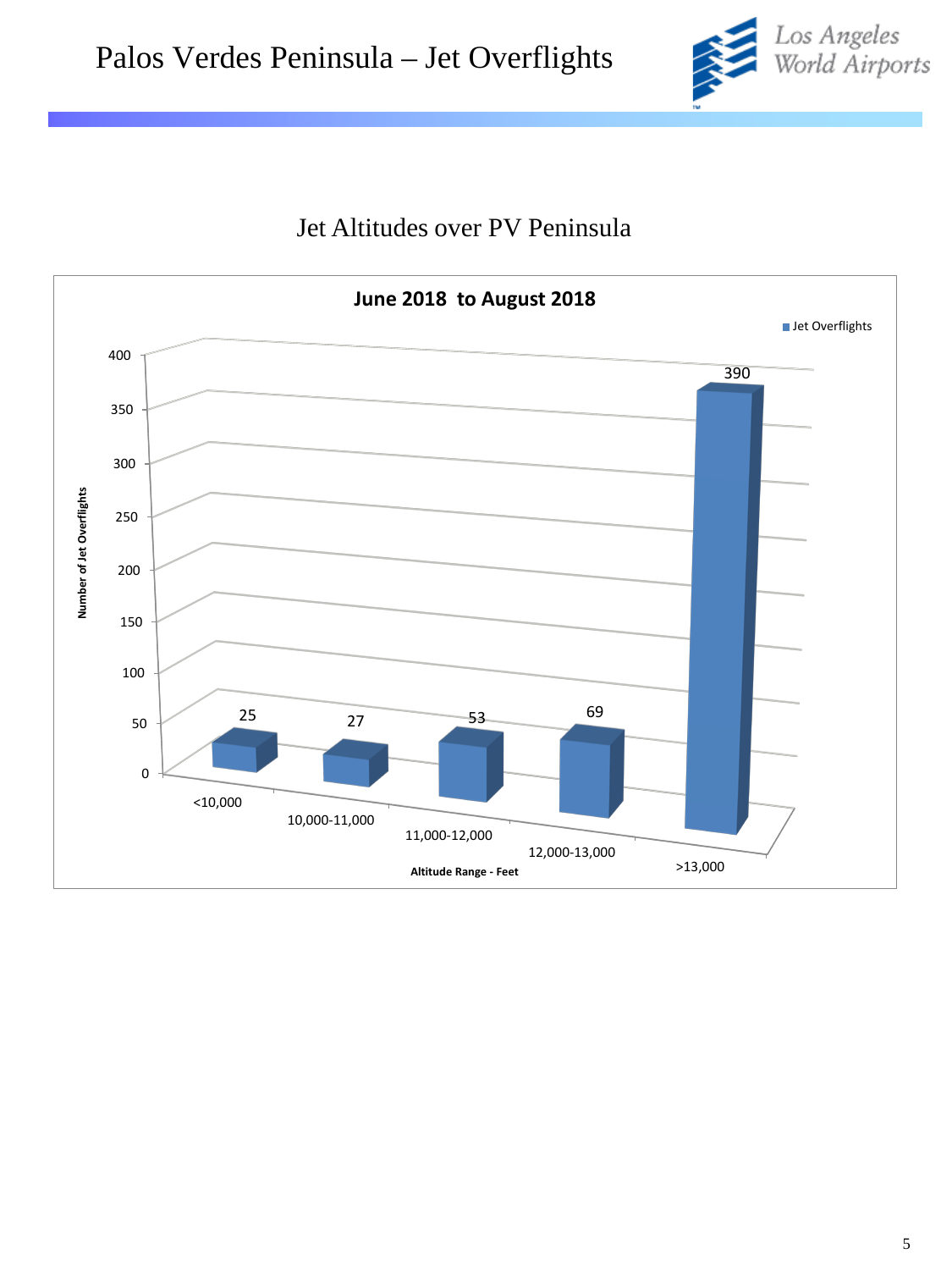

The graphs below show data related to aircraft on the extended north downwind arrival route that fly over Monterey Park.